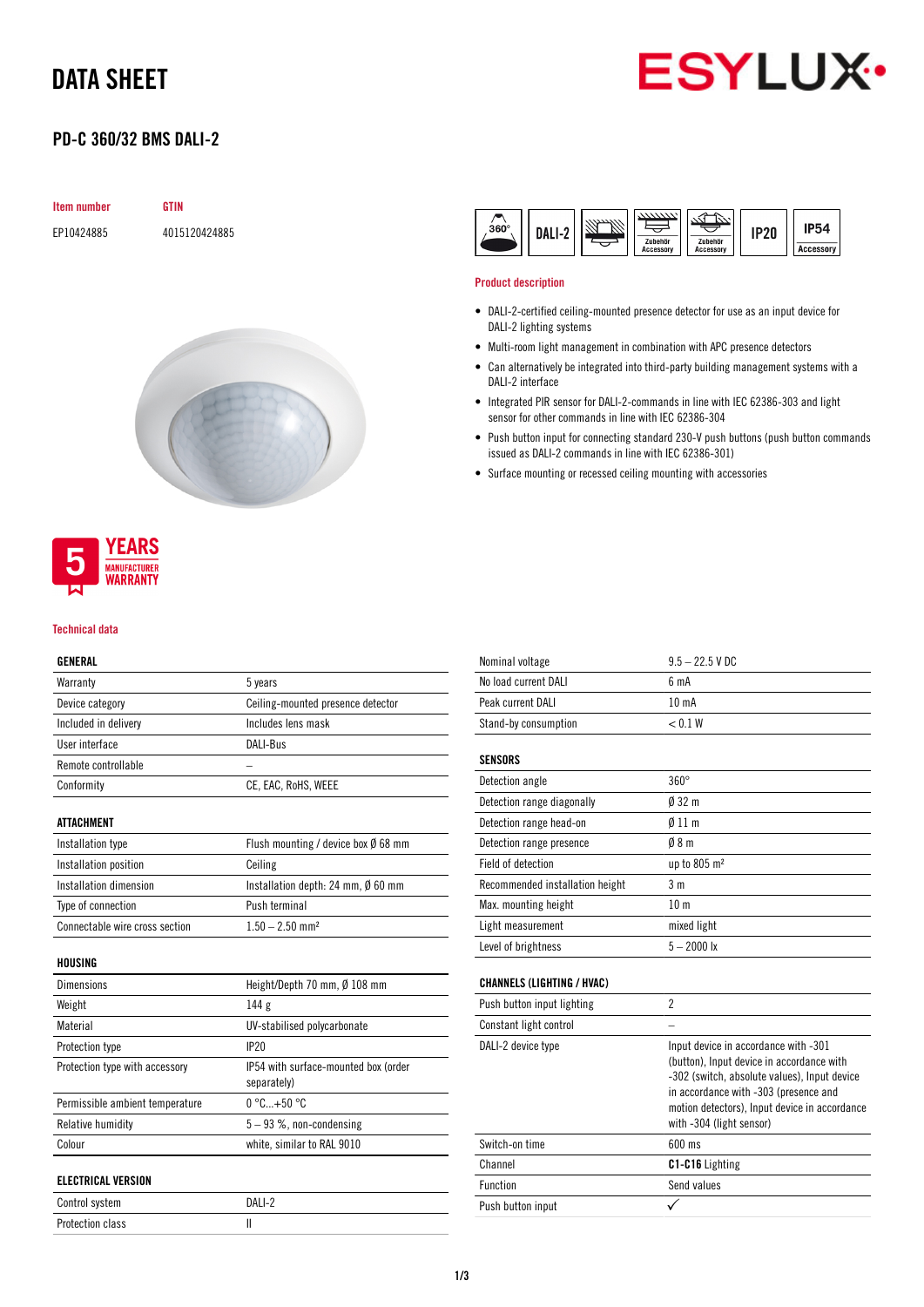



## PD-C 360/32 BMS DALI-2

## Item number GTIN

EP10424885 4015120424885

## Factory settings

| GENERAL     |       | / HVAC)<br><b>CHANNELS (LIGHTING /</b> |                    |
|-------------|-------|----------------------------------------|--------------------|
| Sensitivity | 100 % | Channel<br>.                           | <b>C1</b> Lighting |
|             |       |                                        |                    |

## Accessories

| <b>Product designation</b>      | Item number | <b>Product description</b>                                                                | GTIN          |
|---------------------------------|-------------|-------------------------------------------------------------------------------------------|---------------|
| Cover                           |             |                                                                                           |               |
| COMPACT COVER SET 24/32 SR      | EP10425431  | Cover set for COMPACT series, 24 m/32 m, consists of cover and design ring, silver        | 4015120425431 |
| COMPACT COVER SET 24/32 BK      | EP00007491  | Cover set for COMPACT series, 24 m/32 m, consists of cover and design ring, black         | 4015120007491 |
| Mounting                        |             |                                                                                           |               |
| COMPACT MOUNTING BOX IP20 SM WH | EP10425370  | Surface-mounted box for COMPACT series, IP20, white                                       | 4015120425370 |
| COMPACT MOUNTING BOX IP20 SM SR | EP10425387  | Surface-mounted box for COMPACT series, IP20, silver                                      | 4015120425387 |
| COMPACT MOUNTING BOX IP54 SM WH | EP10425905  | Surface-mounted box for COMPACT series, IP54, white                                       | 4015120425905 |
| COMPACT MOUNTING BOX IP54 SM SR | EP10425912  | Surface-mounted box for COMPACT series, IP54, silver                                      | 4015120425912 |
| MOUNTING SET IP20 FM 62 WH      | EP10425929  | Recessed ceiling mounting set includes installation bracket and dust-protected box, 62 mm | 4015120425929 |
| COMPACT MOUNTING BOX IP54 SM BK | EP10426940  | Surface-mounted box for COMPACT series, IP54, black                                       | 4015120426940 |
| COMPACT MOUNTING BOX IP20 SM BK | EP10426933  | Surface-mounted box for COMPACT series, IP20, black                                       | 4015120426933 |

### Protection

BASKET GUARD ROUND LARGE EM10425608 Basket guard for presence and motion detectors and smoke detectors, Ø 180 mm, height 90 mm 4015120425608

| <b>Dimension drawing</b>                                              | <b>Field of detections</b> | <b>Detection range</b>           |                 |
|-----------------------------------------------------------------------|----------------------------|----------------------------------|-----------------|
| $Ø108$ mm<br>$\emptyset$ 60mm<br>$\mathop{\mathbb{E}}$<br>24<br>46 mm | ------<br>в<br>$360^\circ$ | Diagonally (A)                   | $Ø$ 32 m        |
|                                                                       |                            | $\blacksquare$ Frontal (B)       | Ø11 m           |
|                                                                       |                            | $\blacksquare$ Presence area (C) | $\emptyset$ 8 m |